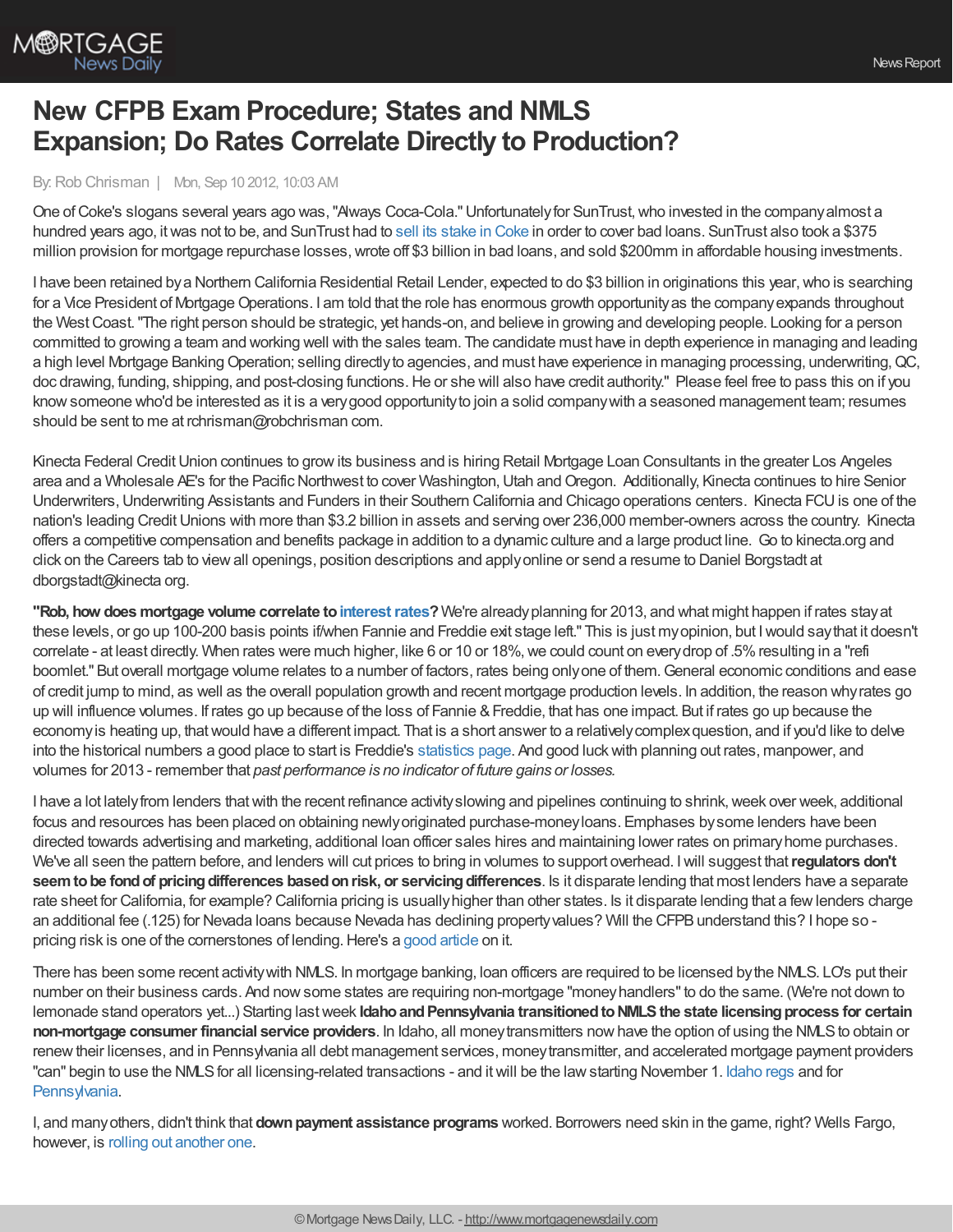

The mortgage herd is spooked, given the specter of CFPB exams/audits. There are plenty of webinars and classes on the subject ("Preparation is next toGodliness," as theysay), and Tom Farmer with **MCT**reminded me of the [MBAPowerPoint](http://www.mortgagebankers.org/files/ResourceCenter/IndependentMortgageBanks/PreparingforaCFPBExamination.pdf) on preparing for one. And **the CFPB just released new examination procedures**. ("These examination procedures are intended for use in examining larger participants in the consumer reporting market.") This one is only55 [pages](http://files.consumerfinance.gov/f/201209_cfpb_Consumer_Reporting_Examination_Procedures.pdf).

Well, the agency, investor, and lender updates just keep coming. It is hard to keep up, and I squeeze them in, space permitting. As always, it is best to read the actual bulletin, but these will show you the trends.

FirstCommercial Bank of Bloomington, Minnesota,was closed Fridaywith **Republic Bank &Trust Company**of Louisville, Kentucky, assuming all of its deposits.

**Freddie Mac's Loan Prospector** is scheduled for an update on September 23rd. The At 97 Offering Identifier and the new construction value of the "NewlyBuilt" option for conventional loans will both be removed,while feedback messages will be revised to complywith changes to credit underwriting, negotiated terms, mortgage eligibility, and short sale fee guidelines as well as guidance on assessing FHA loans and the use of LPfeedback certificates. In addition, LandSafe will be removed as a credit reporting companyoption.

**FEMA** announced on Monday, August 20th that disaster aid would be available for the counties in Ohio that were affected by the storm activity and straight-line winds in late June. Properties in Adams, Allen, Athens, Auglaize, Belmont, Champaign, Clark, Coshocton, Fairfield, Franklin,Gallia,Guernsey,Hancock,Hardin,Harrison,Highland,Hocking, Jackson, Knox, Lawrence, Licking, Logan, Meigs, Miami, Monroe, Morgan, Morrow, Muskingum, Noble, Paudling, Perry, Pickaway, Pike, Putnam, Shelby, Van Wert, and Washington counties are all eligible for aid. Properties whose appraisals were completed before July2, 2012 should be re-inspected using Freddie Form 442/Fannie Form 1004D by the original appraiser. The re-inspection should include an exterior photo, a letter stating that the property hasn't been damaged, and the appraiser's commentaryon anynegative conditions that mayaffect the property's marketability.

In the wake ofHurricane Isaac, **Wells Fargo's Wholesale andCorrespondent divisions** both remind clients that all appraisals completed prior to the storm will have to be re-inspected. Neither Wells nor FEMAhad issued an official declaration designating specific disaster areas as of August 29th, but for anyproperties that showsigns of damage, clients should complywith the Wells disaster policy. This primarilyaffects properties in Alabama, Florida, Louisiana, and Mississippi, though FEMAis currentlyassessing the extent of the damage. When this assessment has been fully carried out, Wells will choose to apply its disaster policy either to the complete list of counties specified by FEMA or its own list of zip codes.

Last week the economic data were largely disappointing as the ISM manufacturing index, construction spending and employment reports all posted results belowconsensus expectations. The manufacturing sector appears to be slowing due to sluggish domestic and export demand, and the service sector remains in positive, but slow growth, territory. Both seemed to contribute to the poor 96,000 non-farm payroll jobs added for the month of August. (The unemployment rate surprisinglyticked down to 8.1%, though this was almost solelya function of the participation rate dropping to its lowest level since 1981.) Economists continue to believe that U.S. growth will be below 2% for the year.

This week's focus is clearly on the Fed and whether or not QE3 is launched. The never ending cavalcade of economic news continues this week. Besides the usual ups and downs associated with Europe, which will probably be with us for years, we have some Trade Balance figures tomorrow, and some Import and Export Prices Wednesday. Thursdayis Initial Jobless Claims (gee, do you think that the President is hoping for good news?), the Producer Price Index, and most importantly the Federal Open Market Committee's meeting results (no change expected, butwe'll see what the verbiage is). And Fridaythe 14th is a big daywith Retail Sales, the Consumer Price Index, Industrial Production and CapacityUtilization, and a Universityof Michigan Consumer Sentiment Survey.

Looking back to Fridaythe 10-yr closed at 1.66%. **Withnoreal news todaywe findthe 10-yr at 1.66%andagency[MBSprices](http://www.mortgagenewsdaily.com/mbs/) better bya few ticks (32nds).**

An elderlycouple was celebrating their sixtieth anniversary. The couple had married as childhood sweethearts and had moved back to their old neighborhood after theyretired.Holding hands, theywalked back to their old school. Itwas not locked, so theyentered, and found the old desk they'd shared,where Andyhad carved "I love you, Sally."

On their wayback home, a bag of moneyfell out of an armored car, practicallylanding at their fee t. Sallyquicklypicked it up and, not sure what to do with it, they took it home. There, she counted the money- fifty thousand dollars!

Andysaid,"We've got to give it back."

Sallysaid,"Finders keepers." She put the moneyback in the bag and hid it in their attic.